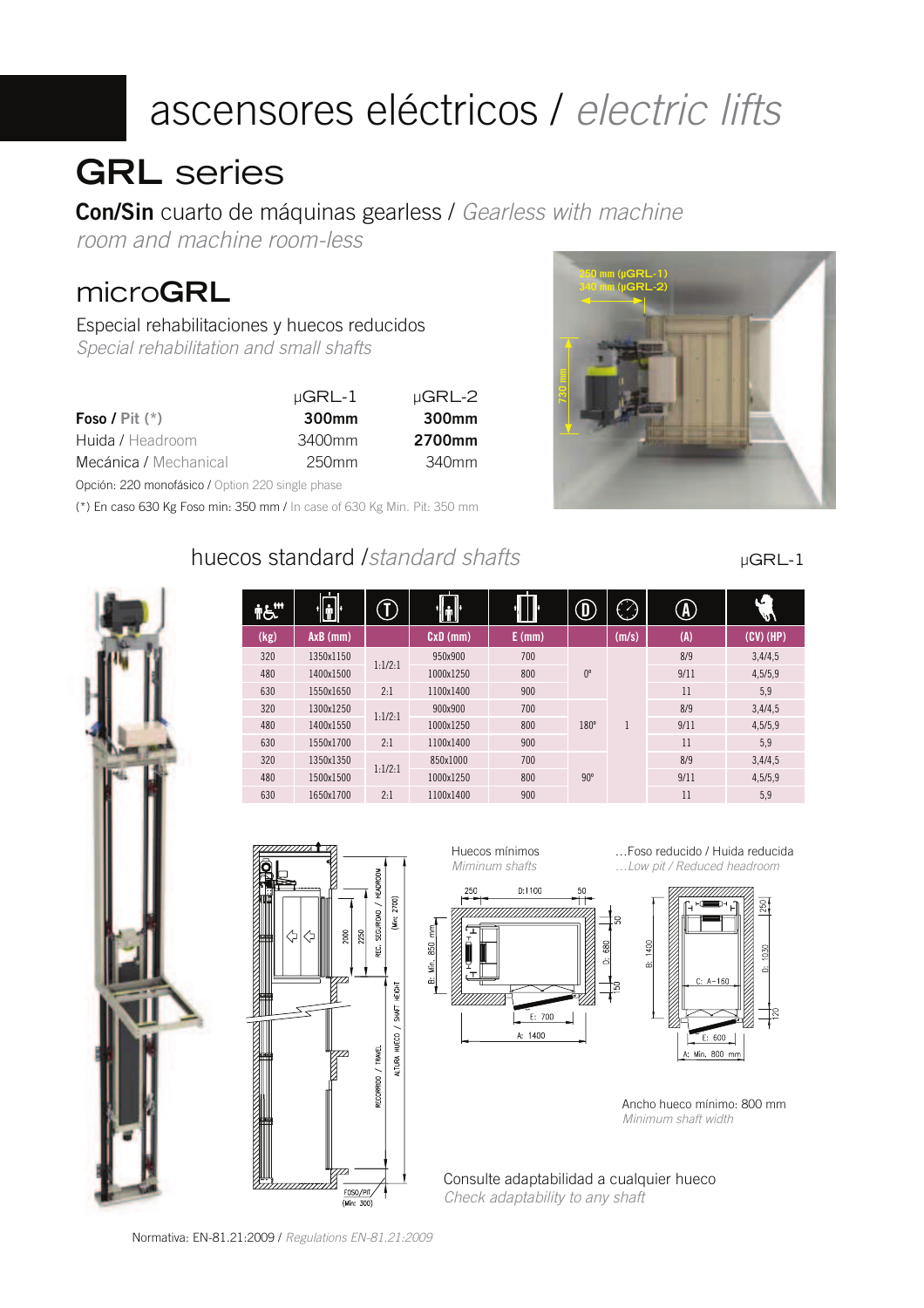

#### **Sin** cuarto de máquinas gearless

Machine room-less

## mini**GRL**



1 acceso / 1 access

| m.   | lâ l'     |     | u u u     | $\prod$ | $\bullet$ | A     | к.<br>lavi  |
|------|-----------|-----|-----------|---------|-----------|-------|-------------|
| (kg) | AxB (mm)  |     | CxD (mm)  | E (mm)  | (m/s)     | (A)   | $(CV)$ (HP) |
| 320  | 1350x1400 |     | 850x1000  | 700     | 1/1,6     | 8/13  | 4,5/7,1     |
| 480  | 1500x1500 | 2:1 | 1000x1250 |         | 1/1.6     | 8/13  | 4,5/7,1     |
| 630  | 1600x1650 |     | 1100x1400 | 800     | 1/1,6     | 10/16 | 5,9/9,4     |

### 2 accesos 180º / 2 access 180º



380

 $\mathsf F$  $\Delta$ 

|      |           | - 1 | <u> j </u> | I      |       |       | κ.<br>lais |
|------|-----------|-----|------------|--------|-------|-------|------------|
| (kg) | AxB (mm)  |     | CxD (mm)   | E (mm) | (m/s) | (A)   | (CV) (HP)  |
| 320  | 1350x1500 | 2:1 | 850x1000   | 700    | 1/1,6 | 8/13  | 4,5/7,1    |
| 480  | 1500x1600 |     | 1000x1250  |        | 1/1,6 | 8/13  | 4,5/7,1    |
| 630  | 1600x1800 |     | 1100x1400  | 800    | 1/1,6 | 10/16 | 5,9/9,4    |

## 2 accesos 90º / 2 access 90º

| <b>TIT</b> | ôľ         |     |           | I      | ↷     | $\mathbf{A}$ | lau'        |
|------------|------------|-----|-----------|--------|-------|--------------|-------------|
| (kg)       | $AxB$ (mm) |     | CxD (mm)  | E (mm) | (m/s) | (A)          | $(CV)$ (HP) |
| 320        | 1450x1400  |     | 850x1000  | 700    | 1/1,6 | 8/13         | 4,5/7,1     |
| 480        | 1600x1550  | 2:1 | 1000x1250 | 800    | 1/1,6 | 8/13         | 4,5/7,1     |
| 630        | 1700x1700  |     | 1100x1400 |        | 1/1,6 | 10/16        | 5,9/9,4     |





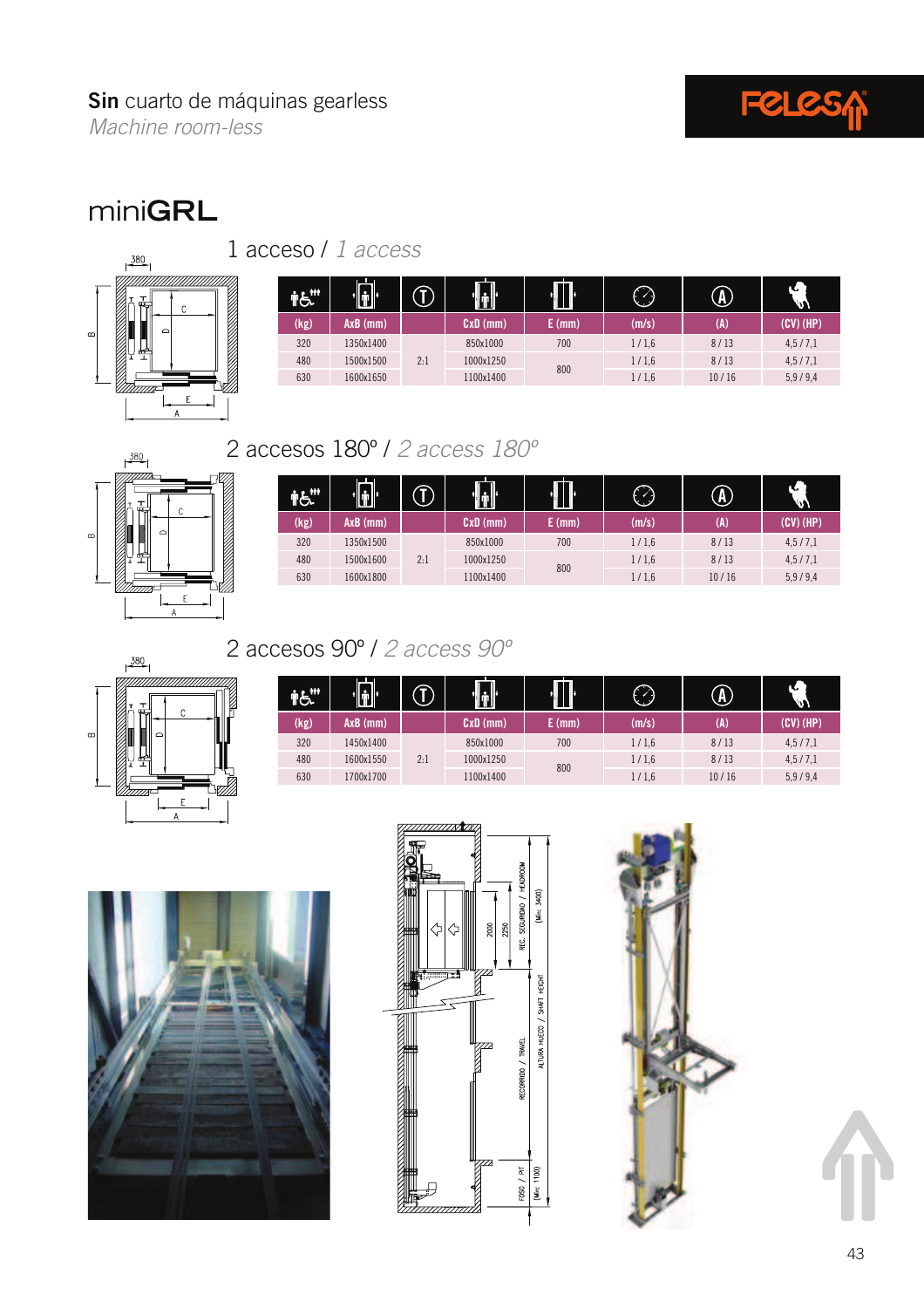# ascensores eléctricos / electric lifts

**Con/Sin** cuarto de máquinas gearless / Gearless with machine room and machine room-less

## mini**GRL**p

1 acceso / 1 access



|      | 'd'       |     | .dr        | T      |       | $\Lambda$ | μ<br>lev  |
|------|-----------|-----|------------|--------|-------|-----------|-----------|
| (kg) | AxB (mm)  |     | $CxD$ (mm) | E (mm) | (m/s) | (A)       | (CV) (HP) |
| 320  | 1350x1400 |     | 850x1000   | 700    | 1/1,6 | 8/13      | 4,5/7,1   |
| 480  | 1500x1500 | 2:1 | 1000x1250  | 800    | 1/1,6 | 8/13      | 4,5/7,1   |
| 630  | 1600x1650 |     | 1100x1400  |        | 1/1,6 | 10/16     | 5,9/9,4   |

#### 2 accesos 180º / 2 access 180º



| $\ddot{r}\dot{r}\dot{r}$ | . .<br>'İÎ | - 1 | in ll<br>u u u | $\prod$ |       | $\mathbf{F}$ | κ.<br>'us\ |
|--------------------------|------------|-----|----------------|---------|-------|--------------|------------|
| (kg)                     | AxB (mm)   |     | $CxD$ (mm)     | E (mm)  | (m/s) | (A)          | (CV) (HP)  |
| 320                      | 1350x1500  |     | 850x1000       | 700     | 1/1,6 | 8/13         | 4,5/7,1    |
| 480                      | 1500x1600  | 2:1 | 1000x1250      | 800     | 1/1,6 | 8/13         | 4,5/7,1    |
| 630                      | 1600x1800  |     | 1100x1400      |         | 1/1,6 | 10/16        | 5,9/9,4    |





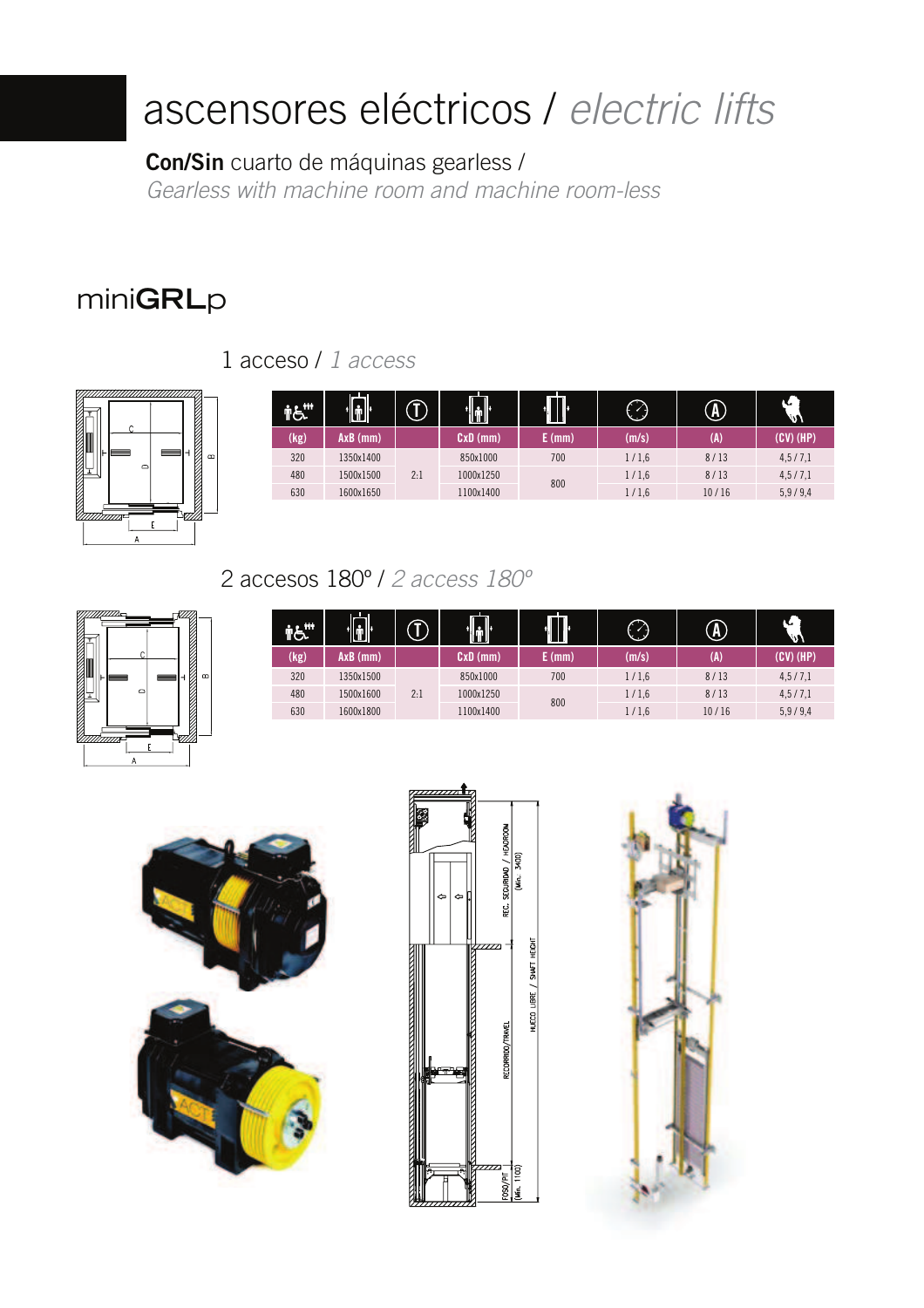

## **GRL**2





| 999  | ûľ        | ு   | $\llbracket \cdot \rrbracket$ | O<br>ш |       | $\widehat{\textbf{A}}$ | п.<br>lavi  |
|------|-----------|-----|-------------------------------|--------|-------|------------------------|-------------|
| (kg) | AxB (mm)  |     | CxD (mm)                      | E (mm) | (m/s) | (A)                    | $(CV)$ (HP) |
| 800  | 1800x1900 |     | 1100x1600                     | 900    | 1/1,6 | 11,7/18,3              | 7,5/12      |
| 1000 | 1800x2400 | 2:1 | 1100x2100                     |        | 1/1,6 | 14,2/21,9              | 9,6/15,2    |

### 2 accesos 180º / 2 access 180º



| <b>ING</b> | $\blacksquare$ |     | /lill     | <b>III</b> | ↷     | $\left( \mathbf{A}\right)$ | к.<br>w    |
|------------|----------------|-----|-----------|------------|-------|----------------------------|------------|
| (kg)       | $AxB$ (mm)     |     | CxD (mm)  | E (mm)     | (m/s) | (A)                        | (CV) (HP)  |
| 800        | 1800x2100      | 2:1 | 1100x1600 | 900        | 1/1,6 | 11,7/18,3                  | 7,5/12     |
| 1000       | 1800x2600      |     | 1100x2100 |            | 1/1,6 | 14,2/21,9                  | 9,6 / 15,2 |



#### 2 accesos 90º / 2 access 90º

| TG.  | $\dot{[\mathbf{\dot{u}}]}$ | ↷   | tů.       | $\cdot \Box$ | $\bigcirc$ | $\textcircled{\textbf{1}}$ | π.<br>lavi |
|------|----------------------------|-----|-----------|--------------|------------|----------------------------|------------|
| (kg) | $AXB$ (mm)                 |     | CxD (mm)  | (mm)         | (m/s)      | (A)                        | (CV) (HP)  |
| 800  | 1800x2100                  |     | 1100x1600 | 900          | 1/1.6      | 11,7/18,3                  | 7, 5/12    |
| 1000 | 1800x2600                  | 2:1 | 1100x2100 |              | 1/1.6      | 14,2/21,9                  | 9,6 / 15,2 |